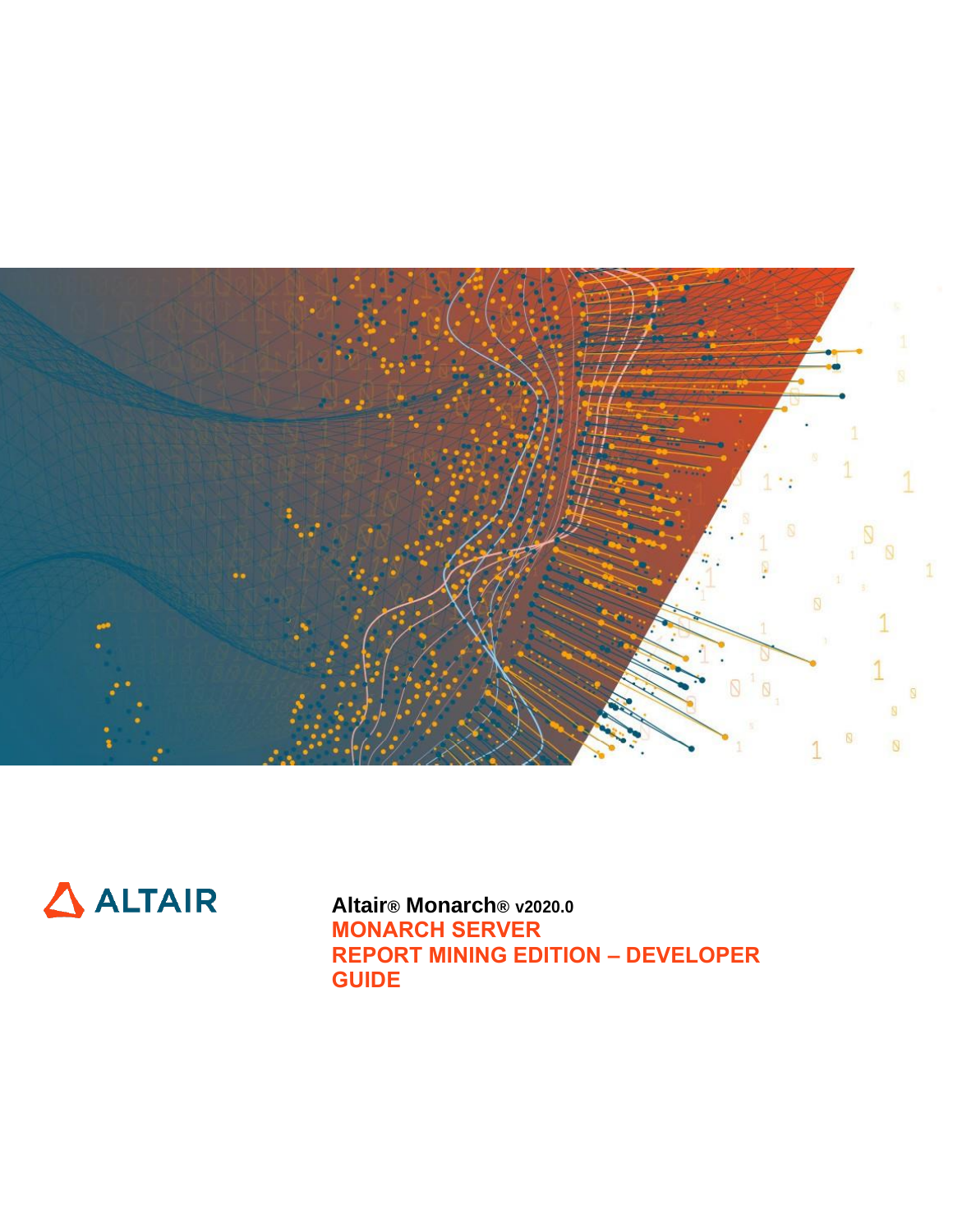### **TABLE OF CONTENTS**

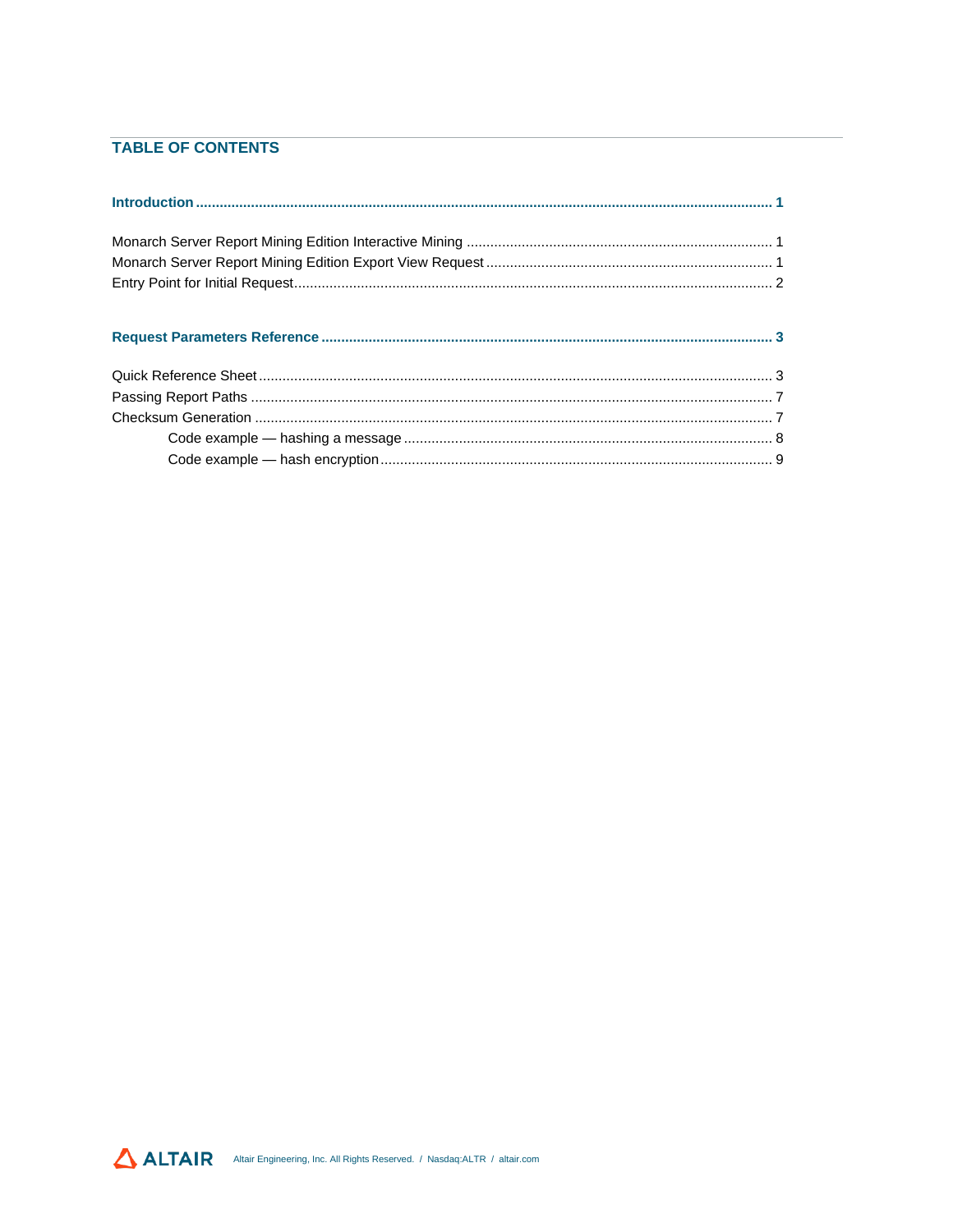# <span id="page-2-0"></span>**INTRODUCTION**

Monarch Server Report Mining Server (RMS) Edition can be used through an initiation request. The request is sent using the HTTP POST method. It can be generated in a client browser by sending an HTML form with the fields named according to the corresponding parameters of the initiation request.

The initiation request contains instructions to determine the type of presentation to be provided. The type of presentation can be either a full interactive mining application for the user to select views, or it can be a session-less request to publish a single export of data based on a predefined set of mining rules to a particular data format.

### <span id="page-2-1"></span>**MONARCH SERVER REPORT MINING EDITION INTERACTIVE MINING**

RMS recognizes the request and then queries the report, model, and template data to determine the user's available views.

The initiation request contains the following information:

- $\Box$ **Initiation Request Type**. A request to provide a full interactive mining application.
- **Report Retrieval information**. This is a complete resolvable path to a source report to be used by RMS. n.
- **Model Retrieval information**. A complete resolvable path(s) to models to be used by RMS. A folder path is  $\Box$ allowed. The folder shall be scanned for .xmod files to obtain a list of all available models.
- **Template Retrieval information** (Excel templates and ES Style style sheets). Provides complete resolvable path(s) to templates to be used by RMS.
- **Model to Template associations**. The templates of types Excel and ES Style shall be associated with a particular model for correct data extraction and processing.
- **The List of Allowed Views**.
- **User ID.** User identifier.
- **Document Type ID**. Server Library Folder identifier.  $\Box$
- $\Box$ **Default View**. The initial view to be presented to the user. The user can navigate to other available views.
- <span id="page-2-2"></span>**Dynamic filter**. The initial dynamic filter for Data, Summary, and ES Style Views.  $\Box$

### **MONARCH SERVER REPORT MINING EDITION EXPORT VIEW REQUEST**

RMS recognizes the request and then publishes the data in the format defined by the initiation request.

The initiation request contains the following information:

**Initiation Request Type**. A request to provide a single export of data.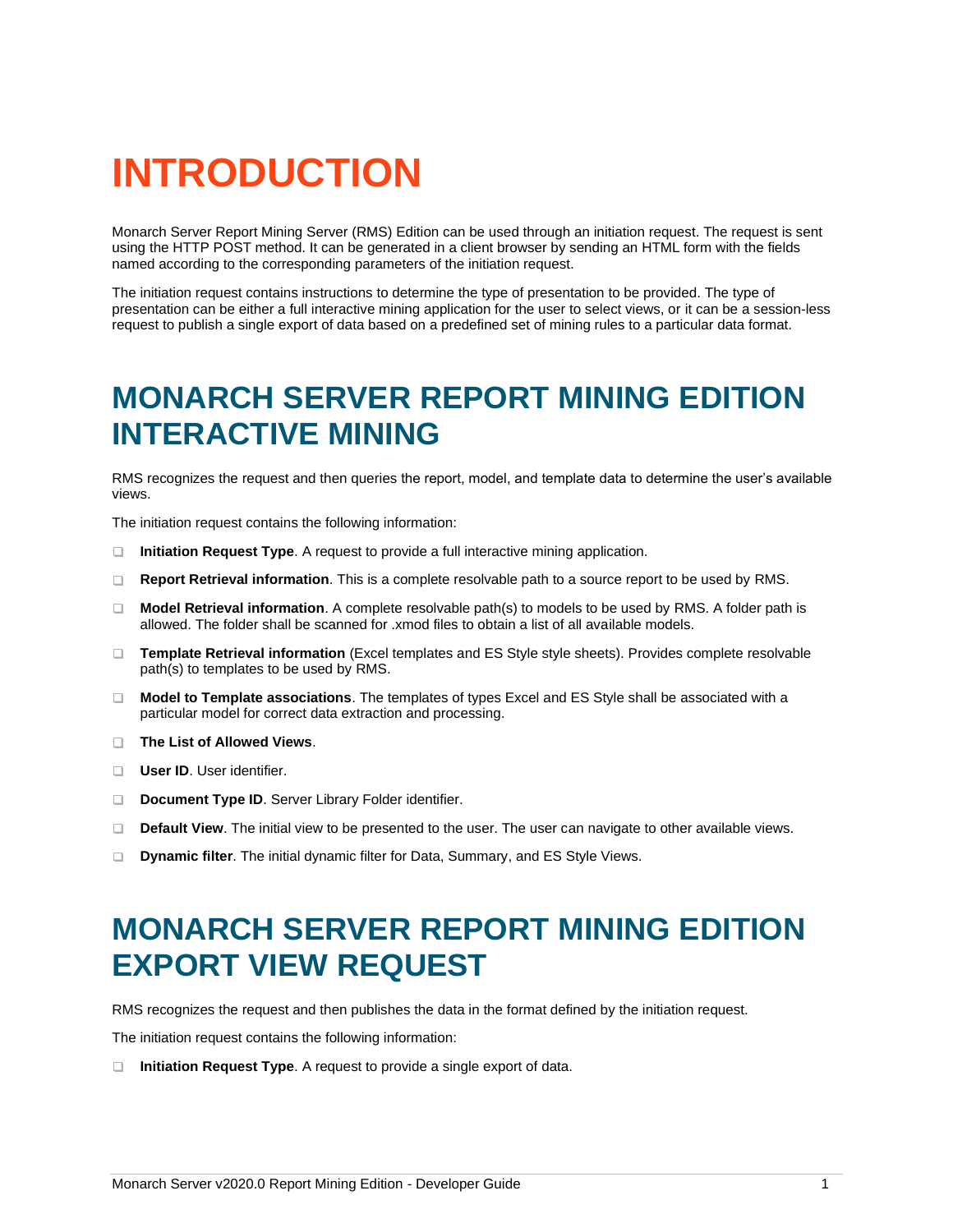- **Report Retrieval Information**. This is a complete resolvable path to a source report to be used by RMS. Multiple report segments can be specified for processing. They will be concatenated together and then processed.
- **Model Retrieval Information**. A complete resolvable path to a model to be used by RMS.
- **Template Retrieval Information** (Excel templates and ES Style style sheets). Provides complete resolvable path to a template to be used by RMS.
- **Model to Template Associations**. The templates of types Excel and ES Style shall be associated with a particular model for correct data extraction and processing.
- **Data View**. The format of the single export view to be provided to the user.
- **User ID.** User identifier.
- <span id="page-3-0"></span>**Dynamic filter**. The initial dynamic filter for Data, Summary, and ES Style Views.

## **ENTRY POINT FOR INITIAL REQUEST**

The initiation request is sent to the RMS entry point. The URL of entry point is

```
http://<host name>:<portnumber>/
        <RMS virtual directory>/RequestTypeAnalyze/AnalyzeRequest
```
#### where

- □ <host name> is the name of the computer where the target Monarch Server RMS WebServer component is installed
- $\Box$  <port number> is the port number on which the RMS WebServer is listening
- $\Box$  <RMS virtual directory> is the virtual directory under which the application is installed (RMSClient by default).

The request is sent using the HTTP POST method. All parameters are passed as the fields of the POST request.

The request's response will be HTML, PDF, CSV, XLS(X), PRF content, or an HTTP error.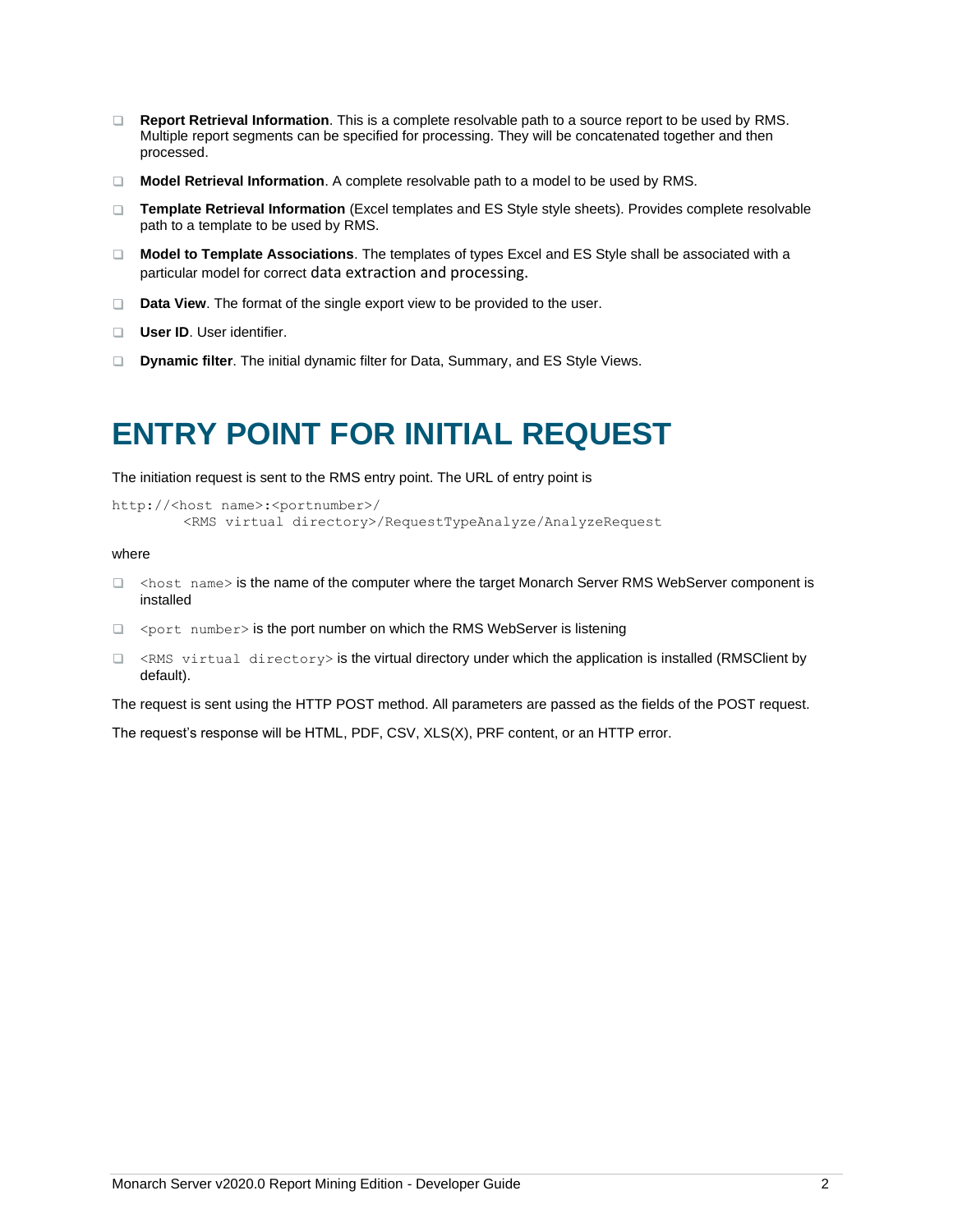# <span id="page-4-0"></span>**REQUEST PARAMETERS REFERENCE**

# <span id="page-4-1"></span>**QUICK REFERENCE SHEET**

| <b>PARAMETER NAME</b> | <b>TYPE</b><br><b>M=Mandatory</b><br>O=Optional |               | <b>DESCRIPTION</b>                                                                                                                                                                                                                                                                                                                                                                                                                                                                                                                                                                                                                                                                                                                 |
|-----------------------|-------------------------------------------------|---------------|------------------------------------------------------------------------------------------------------------------------------------------------------------------------------------------------------------------------------------------------------------------------------------------------------------------------------------------------------------------------------------------------------------------------------------------------------------------------------------------------------------------------------------------------------------------------------------------------------------------------------------------------------------------------------------------------------------------------------------|
|                       | <b>INTERACTIVE</b>                              | <b>EXPORT</b> |                                                                                                                                                                                                                                                                                                                                                                                                                                                                                                                                                                                                                                                                                                                                    |
| REQUEST_TYPE          | $\circ$                                         |               | Type of request. Valid values are "I" for<br>interactive or "E" for a single export view of<br>mined data. If the type is not specified, the<br>default type is set to interactive.                                                                                                                                                                                                                                                                                                                                                                                                                                                                                                                                                |
| REPORT_PATH           | M                                               | M             | Complete resolvable path to the source<br>report(s). Paths to multiple reports are<br>separated with a semicolon. Can be a local<br>path (accompanied by a host name passed<br>via REPORT_HOST) or a UNC path.                                                                                                                                                                                                                                                                                                                                                                                                                                                                                                                     |
| REPORT_HOST           | O                                               | O             | Name of the host where the report is located.<br>If the report host is not set, then the report<br>path must be a UNC path to be equally<br>accessible to any exporter.                                                                                                                                                                                                                                                                                                                                                                                                                                                                                                                                                            |
| MODEL PATHS           | M                                               | M             | Complete resolvable path to the source<br>models (non-template-bound) or a model<br>definition ID. RMS supports the following<br>formats for this parameter:<br>path to a single model<br>$\Box$<br>list of paths to the models. This list<br>$\Box$<br>should be in the following format:<br><model 1="" path="">;<model 2="" pat<br="">h&gt;; <model n="" path=""><br/>path to the folder which contains models<br/><math display="block">\Box</math><br/>model definition ID<br/><math display="block">\Box</math><br/>This parameter should list only table/summary<br/>models and not template-bound models. The<br/>template-bound models should be specified in<br/>the TEMPLATES_MODELS parameter.</model></model></model> |
| TEMPLATE_PATHS        | O                                               | $\circ$       | Complete resolvable path to the source<br>templates or a template definition ID. RMS<br>supports the following formats for this<br>parameter:<br>path to a single template<br>u<br>□<br>list of paths to the templates. This list                                                                                                                                                                                                                                                                                                                                                                                                                                                                                                  |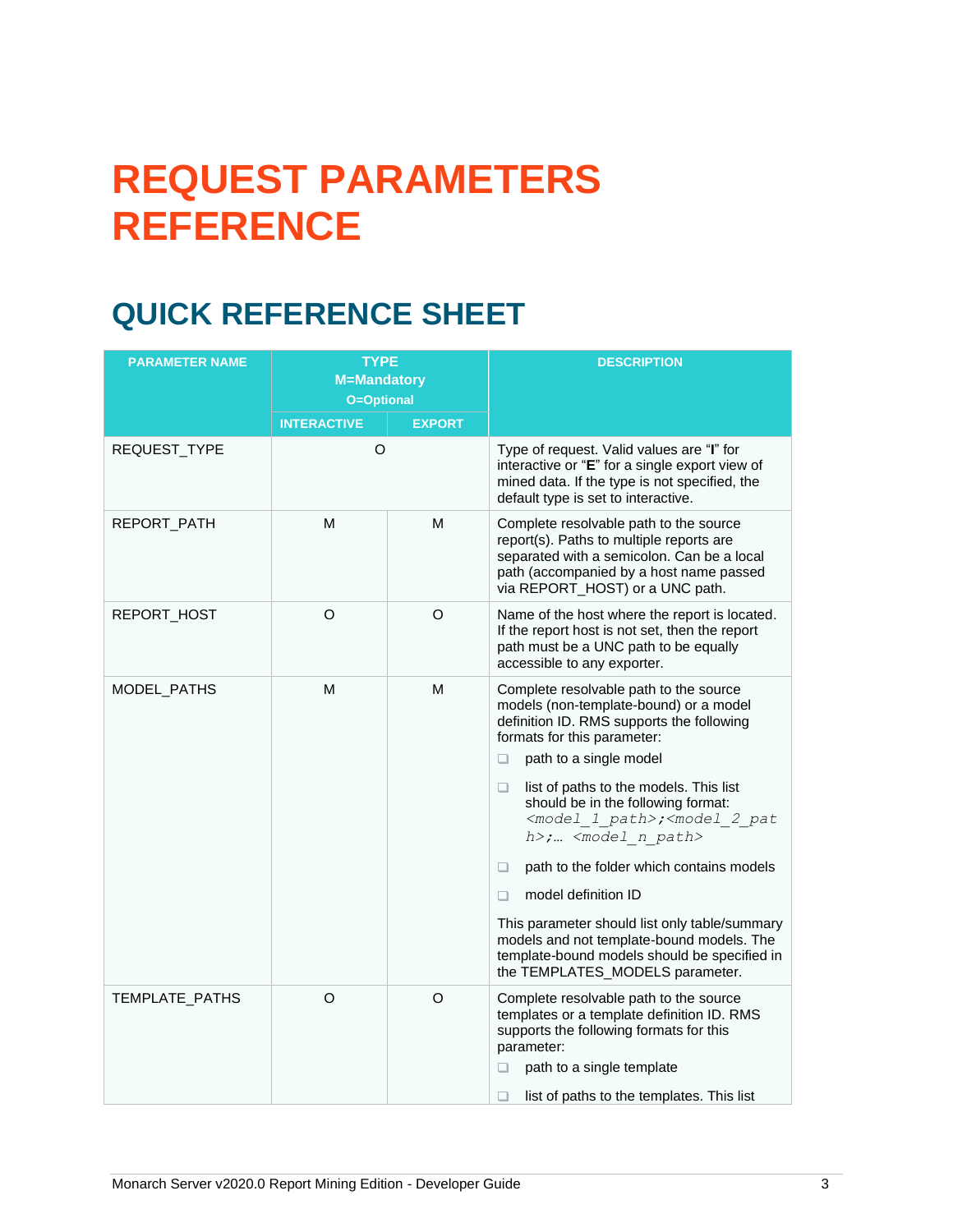| <b>PARAMETER NAME</b>   | <b>TYPE</b><br><b>M=Mandatory</b><br>O=Optional |               | <b>DESCRIPTION</b>                                                                                                                                                                                                                                                                                                                                                                                                                                                                                                       |
|-------------------------|-------------------------------------------------|---------------|--------------------------------------------------------------------------------------------------------------------------------------------------------------------------------------------------------------------------------------------------------------------------------------------------------------------------------------------------------------------------------------------------------------------------------------------------------------------------------------------------------------------------|
|                         | <b>INTERACTIVE</b>                              | <b>EXPORT</b> |                                                                                                                                                                                                                                                                                                                                                                                                                                                                                                                          |
|                         |                                                 |               | should be in the following format:<br><template 1="" path="">;&lt;<br/>template 2 path&gt;;<br/><template n="" path=""><br/>path to the folder which contains<br/>o.<br/>templates<br/>template definition ID<br/><math>\Box</math><br/>If this parameter is absent, XFORM data<br/>views should not be available.</template></template>                                                                                                                                                                                 |
| <b>TEMPLATES_MODELS</b> | O                                               | $\circ$       | The list of model-to-template associations.<br>Paths or object definition IDs can be used.<br>Parameter format:<br><template 1="" path="">;<model 1="" pat<br="">h&gt;;&lt; template<br/>2 path&gt;;<model 2="" path=""><br/><template n="" path="">;<model n="" pat<br="">h<br/>If this parameter is absent, XFORM data<br/>views should not be available.<br/>The template-bound models should be<br/>specified in this parameter only and not in<br/>MODEL_PATHS.</model></template></model></model></template>       |
| <b>CHECKSUM</b>         | M                                               | M             | Contains digital signature for initiation<br>request's parameters.                                                                                                                                                                                                                                                                                                                                                                                                                                                       |
| USER_ID                 | M                                               | M             | User identifier. This identifier used for getting<br>user preferences and for authentication.                                                                                                                                                                                                                                                                                                                                                                                                                            |
| USER_PASSWORD           | O                                               | O             | User password. If a password is not provided,<br>a new dynamic user is created in the RMS<br>DB. This user is assigned to the user group<br>that is specified in the web.config file of the<br>RMS Client. If a password is provided, the<br>user with the USER_ID and PASSWORD<br>should already exist and be assigned with the<br>RMS user privilege to login to RMS Client.                                                                                                                                           |
| DOCTYPE_ID              | O                                               | N/A           | Server Library Folder identifier. If a Server<br>Library Folder identifier is provided, all the<br>models and templates contained in the folder<br>are made available to the user (if the user has<br>the necessary access permissions). This<br>identifier is also used when the user saves a<br>model to the server. If DOCTYPE_ID is not<br>provided, the model cannot be saved to the<br>server. If DOCTYPE_ID is provided, then the<br>model can be stored in RMS and can be re-<br>used in the next user sessions. |
| DYNAMIC_FILTER          | O                                               | O             | The initial dynamic filter for Data, Summary,<br>and ES Style Views. It consists of a value pair<br>of column name and filter value:<br>FILTERCOLUMN=[ColumnName]; FILT                                                                                                                                                                                                                                                                                                                                                  |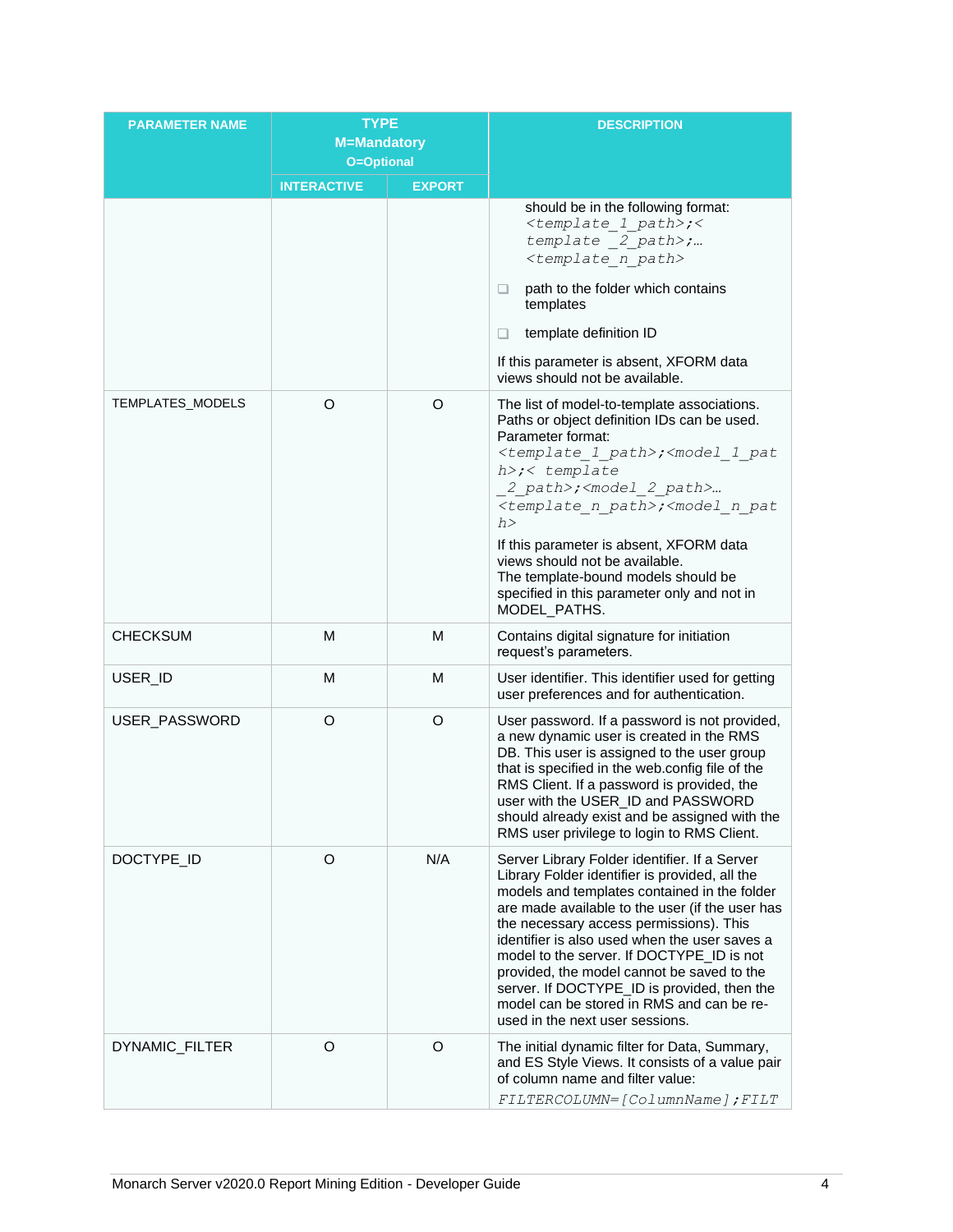| <b>PARAMETER NAME</b> | <b>TYPE</b><br><b>M=Mandatory</b> |               | <b>DESCRIPTION</b>                                                                                                                                                                                                                                                                                                                                                                                                                 |
|-----------------------|-----------------------------------|---------------|------------------------------------------------------------------------------------------------------------------------------------------------------------------------------------------------------------------------------------------------------------------------------------------------------------------------------------------------------------------------------------------------------------------------------------|
|                       | <b>O=Optional</b>                 |               |                                                                                                                                                                                                                                                                                                                                                                                                                                    |
|                       | <b>INTERACTIVE</b>                | <b>EXPORT</b> | ERVALUE=[FilterValue]; FILTEROP<br>$ERATOR = [EQ. NEQ, GT, LT, GTE, LTE, C$<br>ONTAINS, STARTSWITH, ENDSWITH]<br>The date format for the filter value is<br>YYYYMMDD.                                                                                                                                                                                                                                                              |
| ALLOWED_VIEWS         | O                                 | N/A           | The list of data views that should be available<br>for the user. Parameter format:<br>$< data$ view $1$ >; <<br>data view 2>;  < data view n>,<br>where $\langle data \rangle$ view $n$ is one of the<br>following constants:<br>HTML_REPORT<br>□<br><b>DYNAMIC</b><br>$\Box$<br><b>TABLE</b><br>□<br><b>SUMMARY</b><br><b>XLS_TABLE</b><br>o.<br><b>XLS_SUMMARY</b><br><b>PRF</b><br><b>XFORM</b><br><b>REMOTE_PORTLETS</b><br>o. |
| <b>TIMESTAMP</b>      | M                                 | M             | Timestamp of the request. This is the number<br>of milliseconds that has elapsed since Jan 01,<br>1970 (Java-style date/time representation)                                                                                                                                                                                                                                                                                       |
| <b>JOINPASSWORD</b>   | O                                 | O             | Join password for logging into an external<br>data source.                                                                                                                                                                                                                                                                                                                                                                         |
| DEFAULT_VIEW          | O                                 | M             | Name of the view to show initially. Default is<br>the Welcome page. The view name can be<br>one of the values permitted for the<br>ALLOWED_VIEWS parameter or the<br>"WELCOME" value for the Welcome page.<br>The parameter is mandatory for export type<br>request to identify the requested view.                                                                                                                                |
| <b>EXPORTTO</b>       | N/A                               | M             | Defines the format of the exported view.<br>Can be one of the following:<br>For HTML_REPORT:<br><b>PDF</b><br>□<br><b>HTML</b><br>u<br>For TABLE:<br><b>PDF</b><br>□<br><b>HTML</b><br>u<br>CSV<br>u<br>For SUMMARY:<br><b>PDF</b><br>□                                                                                                                                                                                            |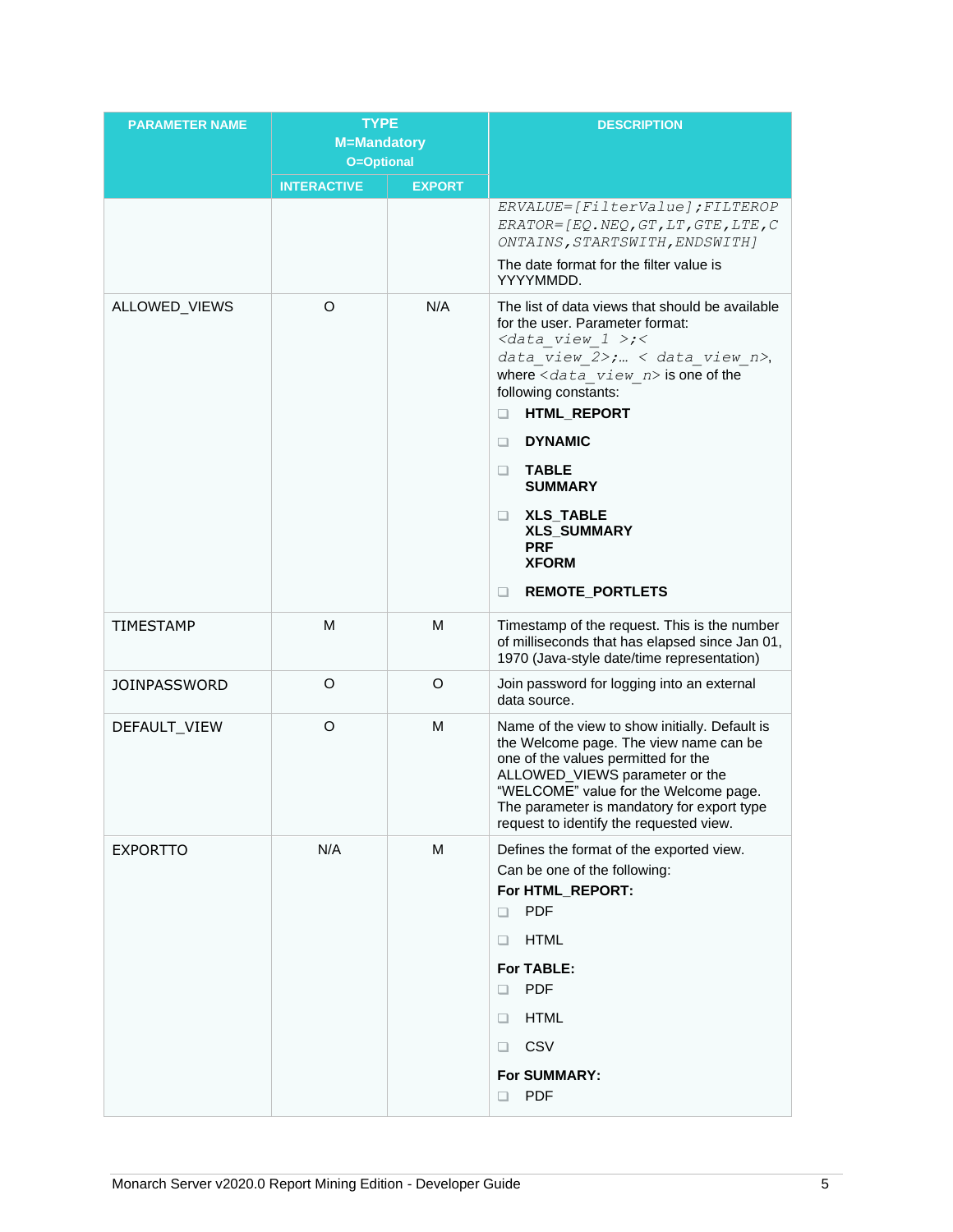| <b>PARAMETER NAME</b> | <b>TYPE</b>                      |               | <b>DESCRIPTION</b>                                                                                                               |
|-----------------------|----------------------------------|---------------|----------------------------------------------------------------------------------------------------------------------------------|
|                       | <b>M=Mandatory</b><br>O=Optional |               |                                                                                                                                  |
|                       | <b>INTERACTIVE</b>               | <b>EXPORT</b> |                                                                                                                                  |
|                       |                                  |               | <b>HTML</b><br>o.                                                                                                                |
|                       |                                  |               | For XLS_TABLE:                                                                                                                   |
|                       |                                  |               | <b>XLS</b><br>□                                                                                                                  |
|                       |                                  |               | CSV<br>$\Box$                                                                                                                    |
|                       |                                  |               | For XLS_SUMMARY:                                                                                                                 |
|                       |                                  |               | <b>XLS</b><br>o                                                                                                                  |
|                       |                                  |               | For PRF:                                                                                                                         |
|                       |                                  |               | <b>PRF</b><br>□                                                                                                                  |
|                       |                                  |               | For XFORM:                                                                                                                       |
|                       |                                  |               | <b>PDF</b><br>$\Box$                                                                                                             |
|                       |                                  |               | <b>HTML</b><br>o.                                                                                                                |
|                       |                                  |               |                                                                                                                                  |
| DELETE_REPORTS        | $\circ$                          | $\circ$       | Report removal flag. Set to "true," "1", or "on"<br>to remove source report after user session<br>ends.                          |
| DELETE_MODELS         | $\circ$                          | $\circ$       | Model removal flag. Set to "true," "1", or "on"<br>to remove source models after user session<br>ends.                           |
| DELETE_TEMPLATES      | $\circ$                          | O             | Template removal flag. Set to "true," "1", or<br>"on" to remove source templates after user<br>session ends.                     |
| <b>ADMIN</b>          | $\circ$                          | N/A           | Admin mode flag. Set to "true," "1", or "on" to<br>allow uploading shared models and deleting<br>models.                         |
| REPORT_ENCODING       | $\circ$                          | $\circ$       | Encoding of incoming reports.<br>Can be one of the following:<br><b>ANSI</b><br>❏<br><b>ASCII</b><br>□                           |
|                       |                                  |               | UTF8<br>u                                                                                                                        |
|                       |                                  |               | UTF16LE<br>u                                                                                                                     |
|                       |                                  |               | UTF16BE<br>□                                                                                                                     |
|                       |                                  |               | If the value is not defined or invalid, ANSI will<br>be used.                                                                    |
| <b>LOCALE</b>         | $\circ$                          | O             | The locale to be used in the current session.<br>Can be one of the following:<br>en (English)<br>□<br>fr-FR (French-France)<br>u |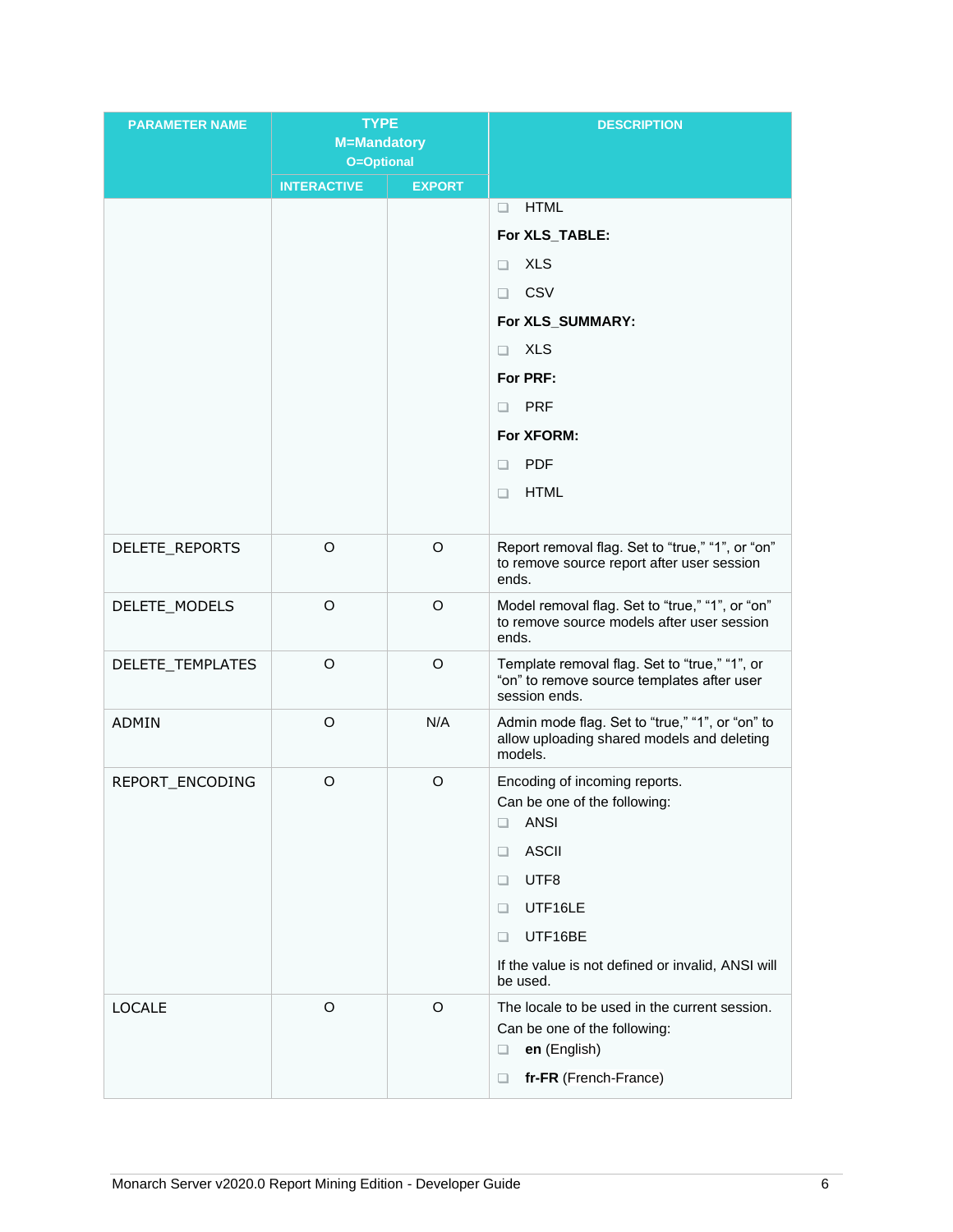| <b>PARAMETER NAME</b> | <b>TYPE</b><br><b>M=Mandatory</b><br>O=Optional |               | <b>DESCRIPTION</b>                                                    |
|-----------------------|-------------------------------------------------|---------------|-----------------------------------------------------------------------|
|                       | <b>INTERACTIVE</b>                              | <b>EXPORT</b> |                                                                       |
|                       |                                                 |               | de-DE (German-Germany)                                                |
|                       |                                                 |               | If the value is not defined or invalid, en<br>(English) will be used. |

## <span id="page-8-0"></span>**PASSING REPORT PATHS**

The REPORT\_PATH should be a local path at the report storage machine, the host name of which is REPORT\_HOST. The parameter may include a path to one report or to multiple reports, in which case the paths must be separated by semicolons. The RMS will access the report(s) directly in the following occasions:

- $\Box$ The Monarch Server Report Mining Edition that is performing the data processing is located at the machine described by the REPORT\_HOST parameter.
- $\Box$ REPORT\_PATH is a UNC path.

<span id="page-8-1"></span>In all other cases, the RMS searches for the RmsContentServiceHost component to perform report data transfer.

## **CHECKSUM GENERATION**

The initial request is protected by a checksum — a type of digital signature.

The generation of a checksum includes computing a secure hash for significant attributes of the current request and then signing this hash with a secret key using an XOR operation.



**Figure 1. Computing a Checksum**

The digital signature should be hex-encoded into symbolic representation before passing into RMS.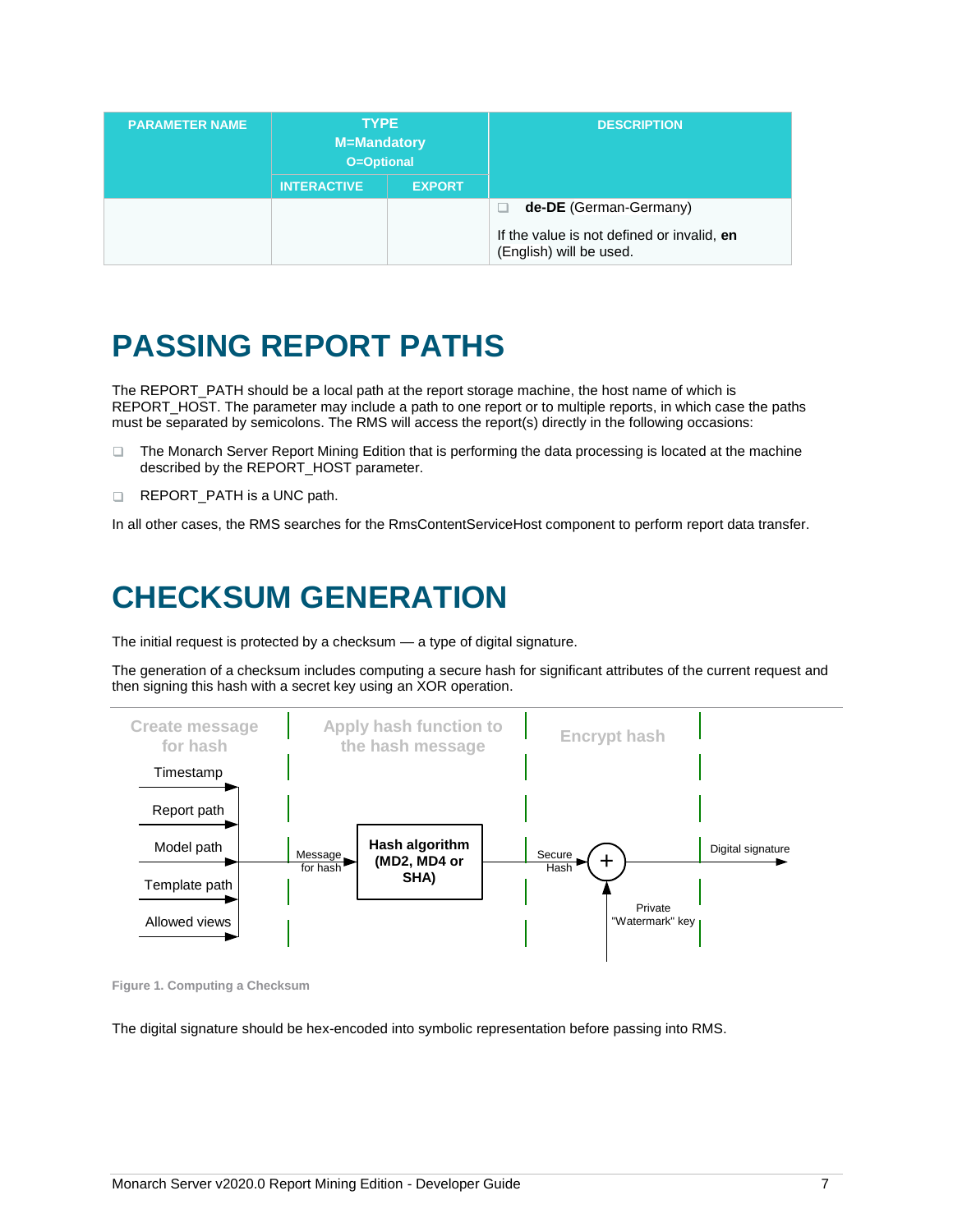#### <span id="page-9-0"></span>**Code example — hashing a message**

To create a hash message, the request's parameters should be concatenated into one string in the following order: timestamp, report path, model path, template path, allowed views. The code below shows a simple C# function for generating a hash message:

> // Create message for hash function public static String GetHashMessage( long timestamp, String host, String reportPath, String modelPath, String templatePath, String allowedView) { StringBuilder sb = new StringBuilder(); // Concantenate all parameters into one String sb.Append(timestamp); sb.Append(host); sb.Append(reportPath); sb.Append(modelPath); sb.Append(templatePath); sb.Append(allowedView); // Return result return sb.ToString(); }

RMS supports all hash algorithms from the C# library. The algorithms are as follows.

The active algorithm can be set via RMS's configuration file.

Below is a simple С# function for hashing a message:

```
 // Hashing
  private static byte[] GetHash(String message, String hashAlgorithmName)
  {
         byte[] buf = Encoding.UTF8.GetBytes(message);
         // Create hash algorithm instance
         HashAlgorithm algorithm = HashAlgorithm.Create(hashAlgorithmName);
         // Hash message
         return algorithm.ComputeHash(buf);
  }Code example — hash encryption
```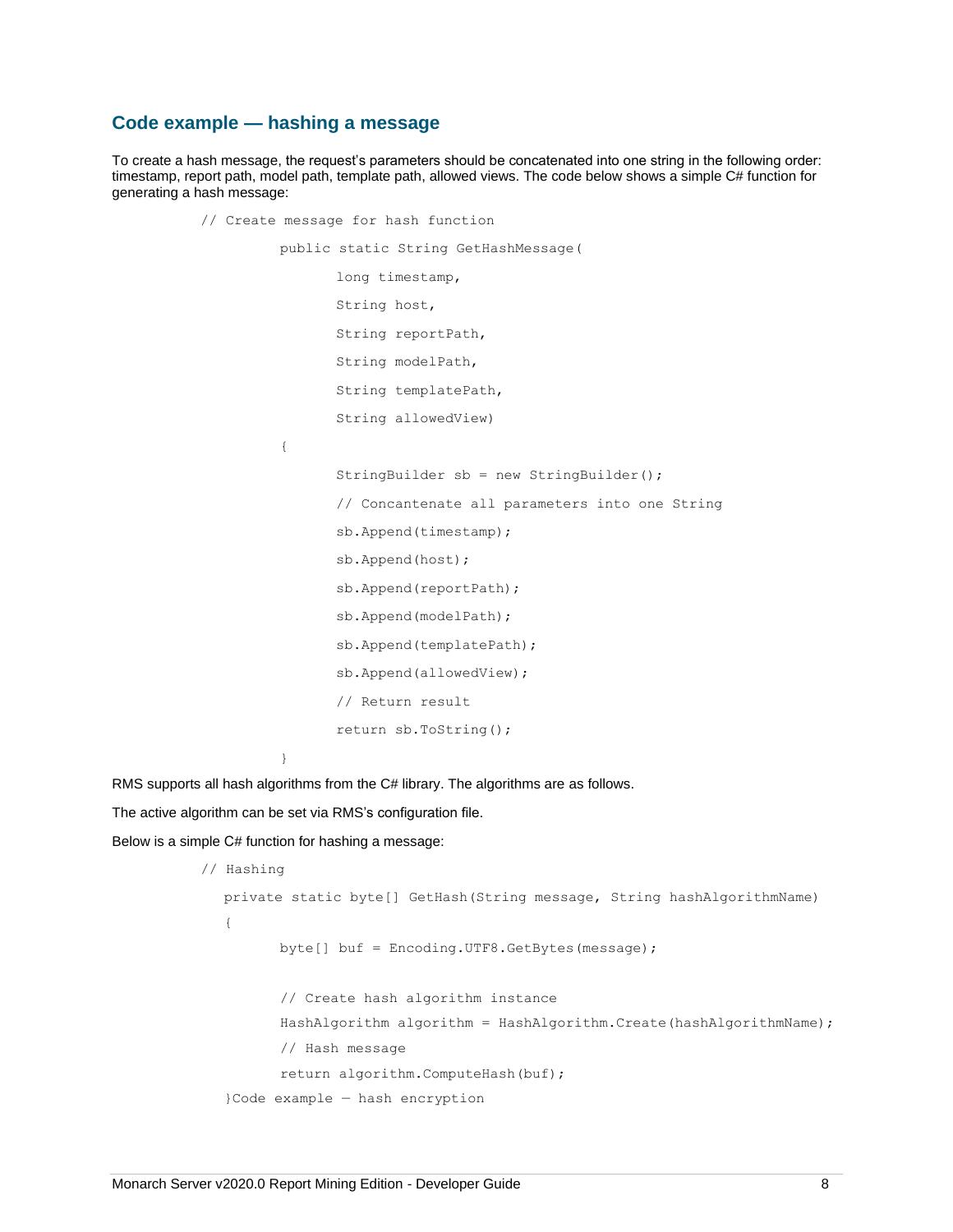The hash shall be encrypted by an XOR operation with a secret key. The secret key's length is large enough to provide strong encryption. The key can be set differently for every instance of RMS to increase security. It is stored in the RMS configuration file and can be changed by the administrator.

Below is a simple C# function for hash encryption:

```
public static String Encrypt(String message, String 
watermarkString, String hashAlgorithmName)
         {
                byte[] hash = GetHash(message, hashAlgorithmName);
                byte[] watermarkKey = 
StreamHelper.HexStringToByteArray(watermarkString);
                // Check key Length
                if (hash.Length > watermarkKey.Length)
                       throw new RmsWebServerException("Incorrect 
\"watermark\" key.");
                // XOR
                byte[] encryptedHash = new byte[hash.Length];
                for (Int32 i = 0; i < hash.Length; i++)
                {
                       encryptedHash[i] = (byte)(hash[i] \land watermarkKey[i]);
                }
                // Return result
                return StreamHelper.ByteArrayToHexString(encryptedHash);
         } }
```